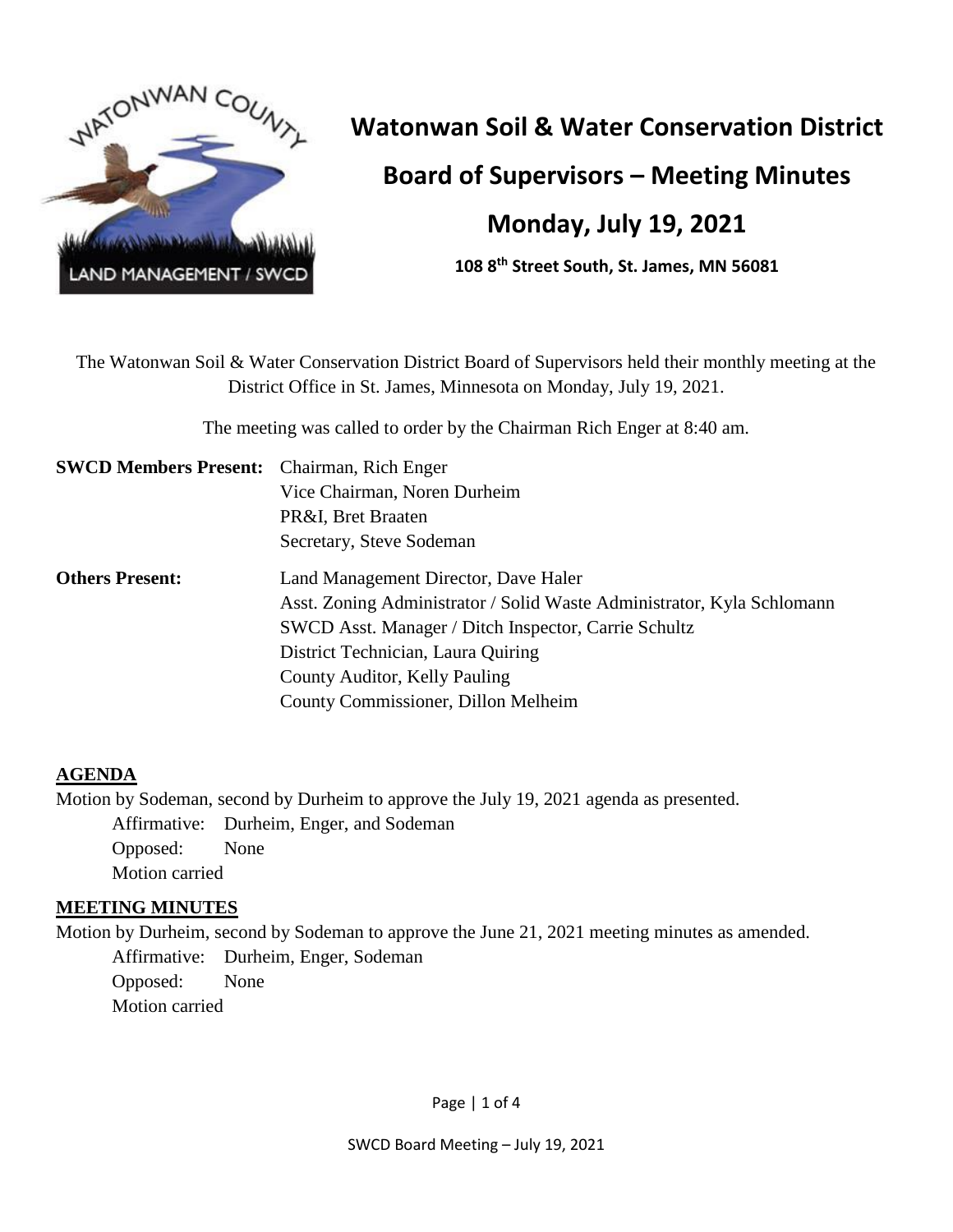## **FINANCIAL & ACCOUNTING**

**Treasurer's Report:** Haler discussed the expense report.

Motion by Sodeman, second by Durheim to approve the treasurer's report.

Affirmative: Durheim, Enger and Sodeman

Opposed: None Motion carried

**Bills to Pay:** Haler discussed the monthly bills to pay.

Motion by Durheim, Second by Sodeman to approve payment of monthly bills in the amount of \$64,595.64.

Affirmative: Braaten, Durheim, Enger, and Sodeman Opposed: None Motion carried

#### **Supervisor Per Diem:**

Motion by Sodeman, second by Durheim to create a policy to pay supervisors per diems as a team on ever other month on the even numbered months (Feb, April, June, Aug, Oct. Dec.)

Affirmative: Braaten, Durheim, Enger, and Sodeman

Opposed: None Motion carried

#### **BOARD REPORTS**

**Greater Blue Earth River Basin Alliance (GBERBA):** Discussion on last meeting. **MASWCD:** No update.

**Watonwan River Comprehensive Watershed Management Plan:** No update.

**South Central TSA:** Durheim gave an update.

**Liaison Committee:** No update.

**Commissioner Report:** No update.

#### **SWCD ACTION ITEMS / BUSINESS ITEMS**

#### **MDA, NRCS, SWCD, & State MOA:**

Motion by Durheim, second by Sodeman to sign the MOA with MDA, NRCS, SWCD, & State of MN. Affirmative: Braaten, Durheim, Enger and Sodeman

Opposed: None

Motion carried

#### **Supervisor Per Diems:**

Motion by Sodeman, second by Braaten to set the Per Diem for SWCD Supervisors at \$70 for the day's first meeting and \$35 for a second, if it occurs, to be in line with the Watonwan County Commissioners.

After discussion, Sodeman withdrew his motion. No action taken.

Page | 2 of 4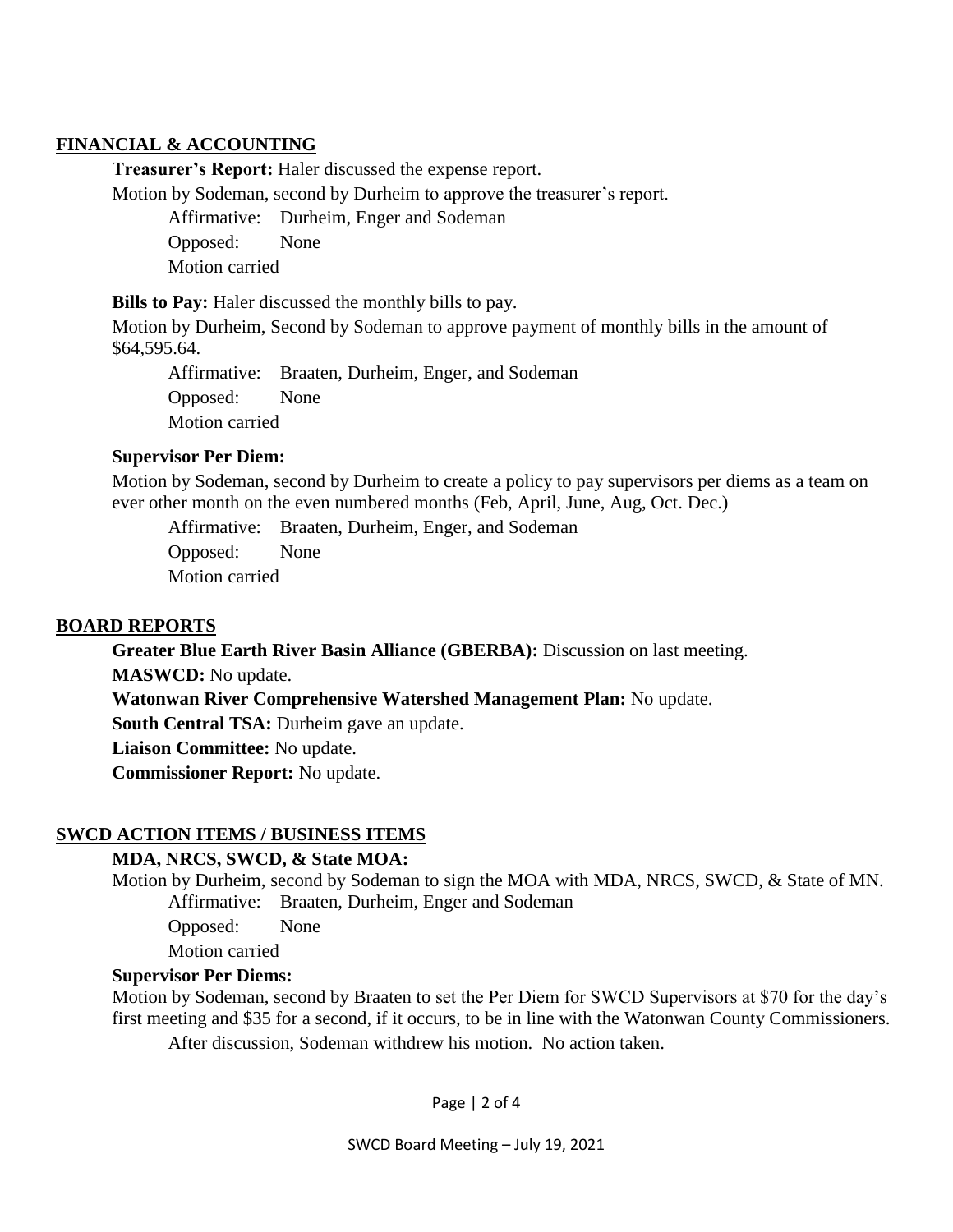Motion by Sodeman, second by Braaten to table the discussion on Per Diems until the August meeting so all supervisors can be present.

Affirmative: Braaten, Enger, & Sodeman Opposed: Durheim

Motion carried

# **Noxious Weed Grant Reimbursement Approval:**

Motion by Durheim, second by Sodeman to approve the payment of \$1,000.00 to Nelson Township and Riverdale Township as per their contracts for weed spraying reimbursement.

Affirmative: Braaten, Durheim, Enger, & Sodeman

Opposed: None Motion carried

**Darwin Knaak:** Discussion was had at length about the bill the SWCD received from Darwin regarding rent he feels he is owed to him due to having to put in a buffer. Haler & Schlomann will talk with the county attorney on a response and Schlomann will forward the information to Kevin Roth, who is the Buffer Enforcement person with BWSR, so he is aware of the situation.

# **SWCD PROGRAM UPDATES & REPORTS**

**1.** 2021 RIM Site Inspection Update – Quiring stated they would be started sometime in August and we would be putting up signage at the same time. This will be a big project as none of the easement boundaries have ever been marked.

## **Staff Agency Reports:**

WCA LGU: No Report. Farm Bill Biologist: Vacant Position, No Report. NRCS District Conservationist: Written report SWCD Assistant Manager: Verbal Report District Technician: Verbal Report BWSR: No Report

# **UPCOMING MEETINGS & EVENTS**

| 8/16/2021 | <b>August Monthly SWCD Board Meeting</b> | Staff, Supervisors |
|-----------|------------------------------------------|--------------------|
| 8/25/2021 | <b>GBERBA Executive</b>                  | Staff, Supervisors |

Motion by Durheim, second by Braaten to approve listed upcoming meetings.

Affirmative: Braaten, Durheim, Enger, and Sodeman Opposed: None Motion Carried

# **OTHER BUSINESS**

It was noted for the board that Carrie would be sending out the future meeting emails, and it would be going to their county emails so that they can utilize the iPads that were purchased for their use.